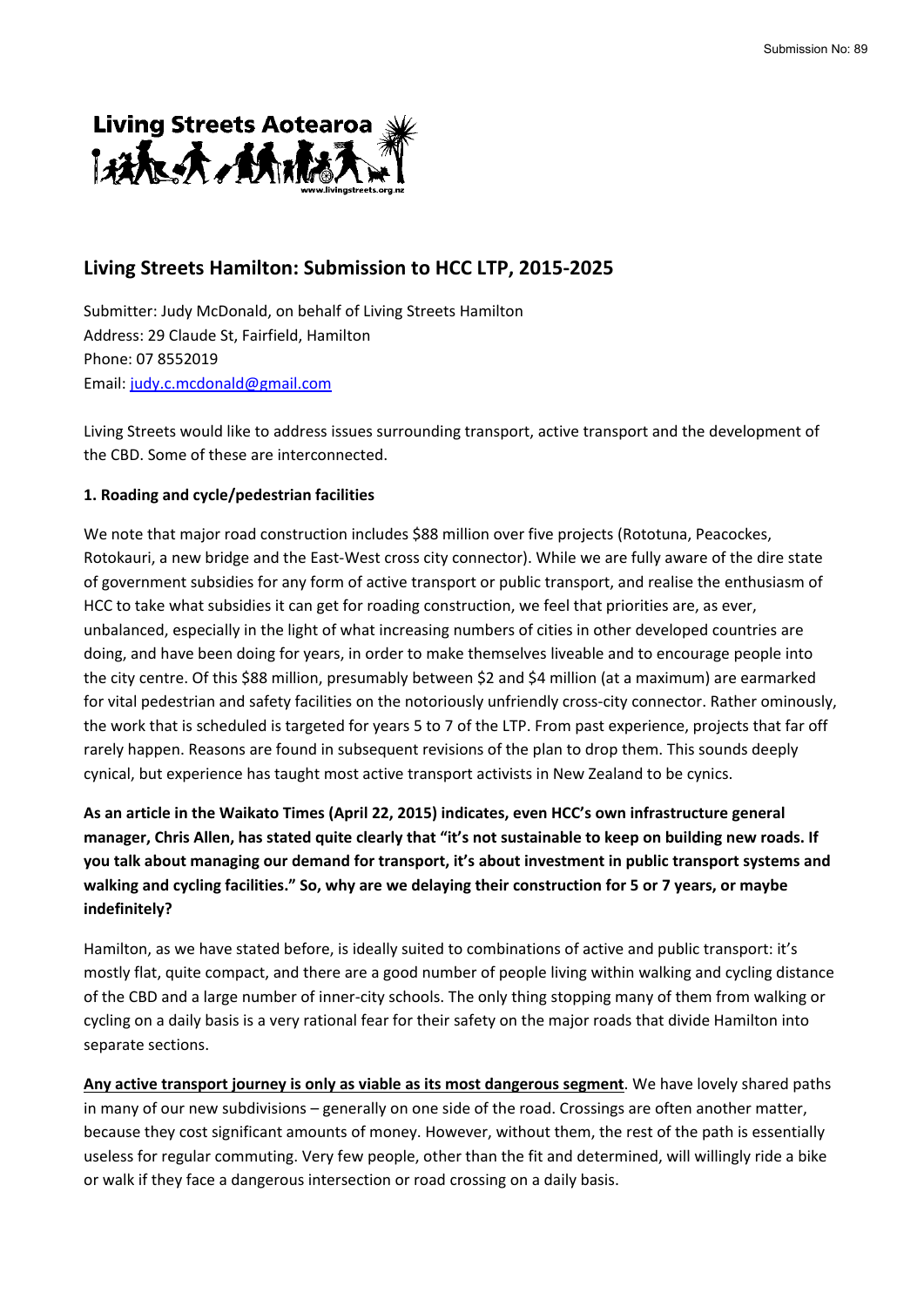The East-West cross-city connector is one of the worst barriers to active transport (although there are many others almost as bad, as mentioned a little later), with very high vehicle numbers at precisely the peak hours in which active transport commuters need to use it, and almost no safe crossing places. While we appreciate the work that has been done recently at Five Cross Roads, and are extremely pleased with how traffic has responded to the raised bed zebra crossings and the light-controlled crossing on Fifth Ave, the huge problem remains Boundary Rd.

**The two distant-future proposed solutions (lights at the mosque intersection and at Five Cross Rds) would make an enormous difference to safety for walkers and cyclists of all ages. Considering the change in transport activity that this could achieve, we ask that these projects, representing somewhere between 2.5 and 5% of the total \$88 million, be brought forward for immediate action, in the first year of the annual plan. More than 5% of the population already walk and cycle on a regular basis, so why are they not entitled to at least 5% of the transport funding, when they need it (i.e. now), rather than at some vague point in the future? We recommend either additional borrowing, or cutting/postponing less urgent projects, in order to fund essential safety measures for walkers and cyclists.**

Bear in mind that this is only a one-off request for immediate action to solve one of Hamilton's worst access problems. **We are in complete agreement with Cycle Action Waikato (CAW), who note that the total LTP roading expenditure is \$216 million, and who have asked HCC to provide an ongoing annual budget for cycling and walking facilities.** At the moment, Hamilton is out of line with most other New Zealand cities, let alone other countries, in providing almost nothing. As an example, the partial fix at Five Cross Rds in 2014 consumed almost the entire pedestrian infrastructure budget for the year, leaving nothing to deal with other major issues.

**CAW have suggested that a regular 5.5% of the annual transport budget be assigned to cycling infrastructure. We completely support this request with the proviso that it include pedestrian infrastructure as well – the two are often closely linked and safe pedestrian facilities are often a direct benefit to cyclists as well.**

There are numerous areas in Hamilton that would benefit hugely from pedestrian treatments. Some that are immediately obvious include the intersection of Comries and Bankwood Rds, where either lights or a roundabout with raised bed crossings similar to those at Five Cross Rds would make life much safer for local residents and the children of Bankwood School; the intersection of Clarkin and River Rd, where a roundabout with raised bed crossings would not only improve life for pedestrians trying to use the riverside walkway, but avoid motorists taking their lives in the hands whenever they try a right turn onto River Rd; the huge length of River Rd where nothing but refuges are offered for the safety of preschoolers attending kindy and elderly people trying to get to the dairy (or to town); the nightmare that is Te Rapa Rd, with 4 lanes and a 60kph speed limit; the roundabout at Dinsdale; the appalling situation at Thomas Rd roundabout in Rototuna, which has already claimed lives... Most of these are known and recognised as problem areas by your staff, but they are obliged to shrug and apologise and tell us there is no money for such projects. This needs to be re-examined.

**While Hamilton City Council does not bear direct responsibility for pedestrian deaths on its roads, there is a moral consideration involved when people die because of the lack of safe infrastructure. Recently we had four pedestrian deaths within the city boundaries within a year. While not all such deaths are preventable, some certainly are. The current value of a statistical life is around \$4 million. If HCC**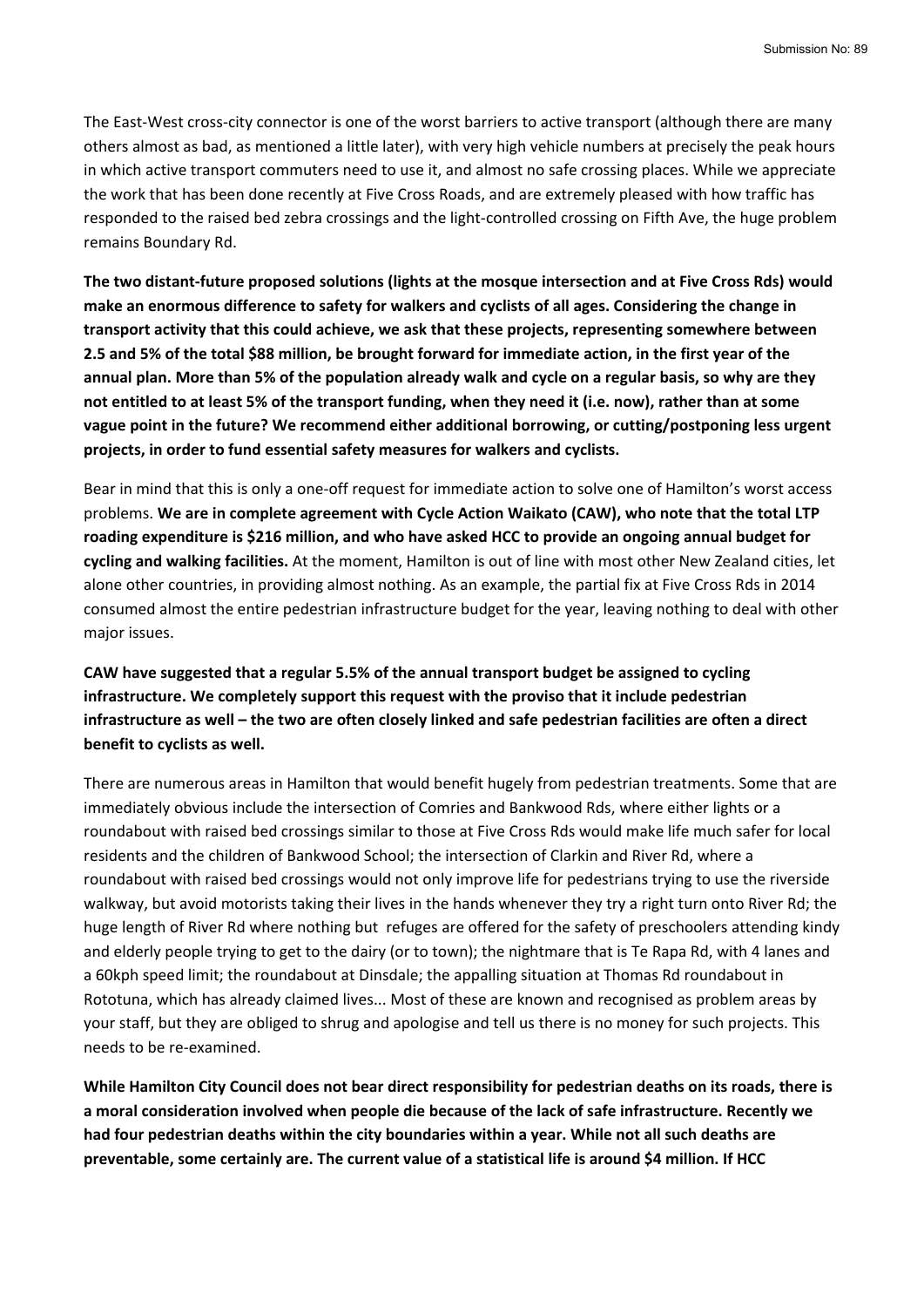## **committed the cost of even one life on an annual basis to providing safe walking and cycling access, we would make significant progress.**

### **2. The CBD**

As stated, we believe that pedestrian and cycle access are strategic components of getting the CBD back on its feet (so to speak!) Easy access to a central shopping precinct by cycle or on foot would add a great deal of attraction to the CBD as a place to be, especially at weekends. If people have to get in a car, yes, they'll go to the Base, or Chartwell, or Rototuna. If they can safely and enjoyably get on a bike or go for a walk to get to a shopping centre, they might prefer to come to the CBD. But there are issues that need to be addressed.

Last weekend I conducted an informal survey (by walking round the CBD from Ulster St to Knox St, including Ward, Collingwood and Bryce Sts) and found 75 empty or demolished street-level shops. Some of these are very large, such as the old Kathmandu premises and the vacant Farmer's building (which I counted as only one shop each). One of the demolition sites (the old Les Mills fitness site) has been trying to attract investors since last year and still remains a parking lot behind hoardings. There is also a large amount of second-storey office space sitting vacant, which I didn't include. Some owners are sufficiently desperate that they are offering "Significant Rent-Free Options" (see the two never-occupied stores on the corner of London St under the Quest Apartments). Whatever may be being proposed about the revitalisation of our CBD, it doesn't seem to be happening in a very obvious manner. Shops are closing regularly, and often heading for lower-rent or more populated areas. As has been suggested before – we need to think differently, and merely building more commercial buildings (like the one on the corner of Collingwood and Anglesea St opposite the old Farmers building, which has remained untenanted and internally unfinished for many months) does not seem to be the answer.

### *The obvious things are being ignored. How about:*

Instead of destroying the Municipal Swimming Pool (and presumably selling off the site to another developer so another unnecessary building can be constructed), AND talking about constructing new swimming pools in the suburbs at a cost of several million, how about we aim to revitalise a most unusual attraction – a tepid pool right in the middle of the CBD, which can provide a healthy lunchtime venue for local workers (who can walk to it) and can again be used by local schools such as Sacred Heart, Marian School and Hamilton East Primary (who can also walk to it). This would be much better use of public funds than the construction of assorted woodwork around the perfectly functional and natural Wellington St Beach – at least Mighty River Power don't raise and lower the water levels in public swimming pools! If we want Hamilton to have some stand-out features, this could be one of them.

Try to deal with the absentee landlords who are apparently causing so much of the problem in the CBD – while some councillors will object strenuously, it might be better for the council to own some of these properties, rent them out cheaply for a while, and use them to attract small, interesting businesses into the CBD. Once things improve, the buildings can be sold on to people who actually live and work here. If Cambridge can manage a main street that is almost fully populated with shops, many of which are very attractive (antique shops, manufacturing jewellers, delicatessens, independent bookshops, gift shops operated by local artists, and many other interesting tourist traps), why are we reduced to cafes and banks, bracketed by empty buildings?